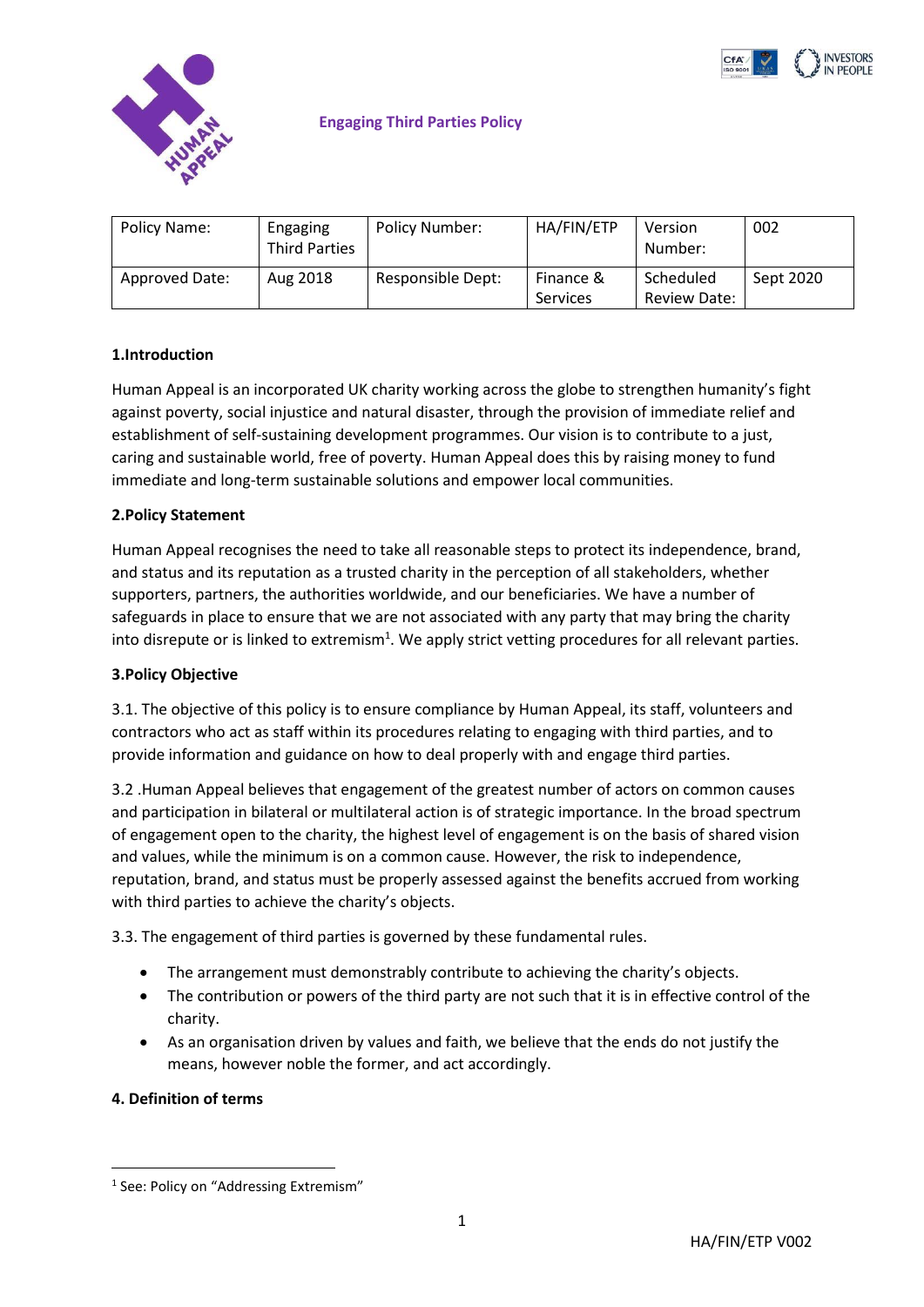

4.1. Within this policy, third parties are defined as those natural or legal persons representing, supporting, or providing service to the charity, with or without consideration, including, but not limited to:

- 4.1.1. Speakers invited by the charity.
- 4.1.2. Artists performing at the charity's events
- 4.1.3. Fundraisers collecting charitable funds for the charity.
- 4.1.4. Goodwill ambassadors representing the charity.
- 4.1.5. Sponsors of the charity's activities.
- 4.1.6. Institutional donors and high net worth individuals.
- 4.1.7. Partners delivering projects in the field.
- 4.1.8. Political actors<sup>2</sup> with interest in the charity's work.
- 4.1.9. Volunteers<sup>3</sup> freely giving their time to the charity.

# **5. Policy Provisions**

5.1. Human Appeal shall:

5.1.1 conduct due diligence<sup>4</sup> screening of all third parties and provide a proper and documented

assessment of the risks and benefits to the charity;

5.1.2 not engage, promote, or provide a platform for any party whose views, ethics, behaviours

and acts contradict Human Appeal's values or the Muslim faith, or may be construed to be

so, including but not limited to promoting amorality, extremism, or criminality;

5.1.3 not engage, promote, or provide a platform for, any party perceived to be disreputable or extremist by the Muslim or wider community;

- 5.1.4 ensure transparent arrangements with third parties regarding the nature, consideration (if
- any), execution, and length of engagement, whether through contract or policy;

5.1.5 ensure that funding by any single institutional or high net worth donor does not exceed

30% of its gross income.

5.2. Binding statement

**.** 

All engagements with third parties are subject to express approval by the Chair or Board of

<sup>&</sup>lt;sup>2</sup> See: Policy on "Lobbying and Political Activity"

 $3$  Refer to the detailed policy and procedures governing volunteers

<sup>4</sup> Refer to the Policy on "Anti-Money Laundering and Anti-Terrorism Financing"